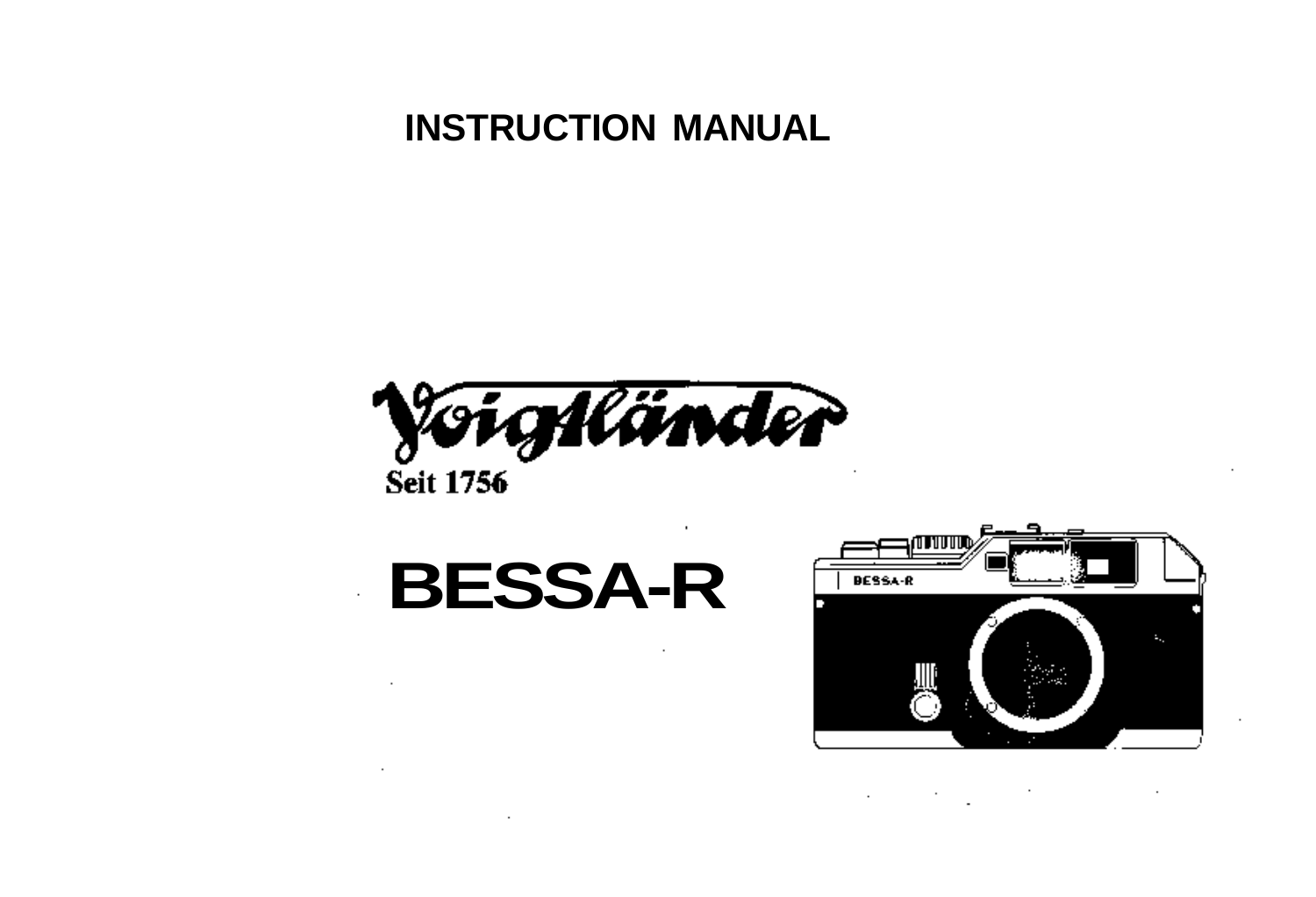Congratulations on your selecting of Bessa camera. This is a compact and lightweight rangefinder camera with TTL exposure metering function.

Quick and accurate focusing is possible; turn the focusing ring until the doubled images seen at the finder's center change to the single image.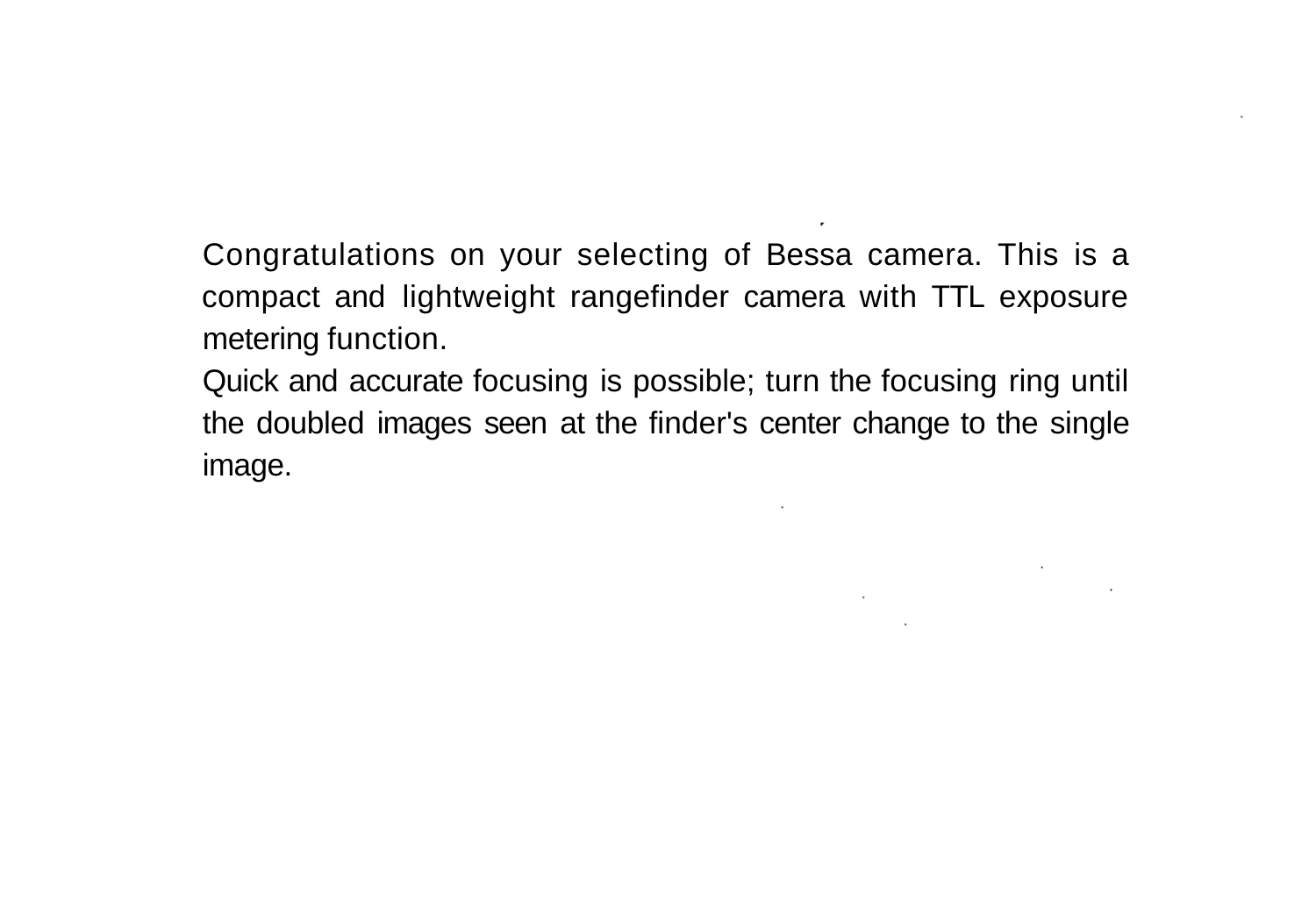## **Description of Parts**

- (1) Shutter Speed Index
- (2) Shutter Speed ISO/Filmspeed Set Ring
- (3) Filmspeed Window
- (4) Shutter Release Button
- (5) Film Advance Lever
- (6) Frame Counter
- (7) Neck Strap Eyelet
- (8) Self-timer Lever
- (9) Hot Shoe Contact/Accessory Shoe
- (10) Frame Selector Lever
- (11) Film Rewind Shaft
- (12) Film Rewind Crank
- (13) Rangefinder Window
- (14) Bright-line Frame Illumination window
- (15) Viewfinder Window

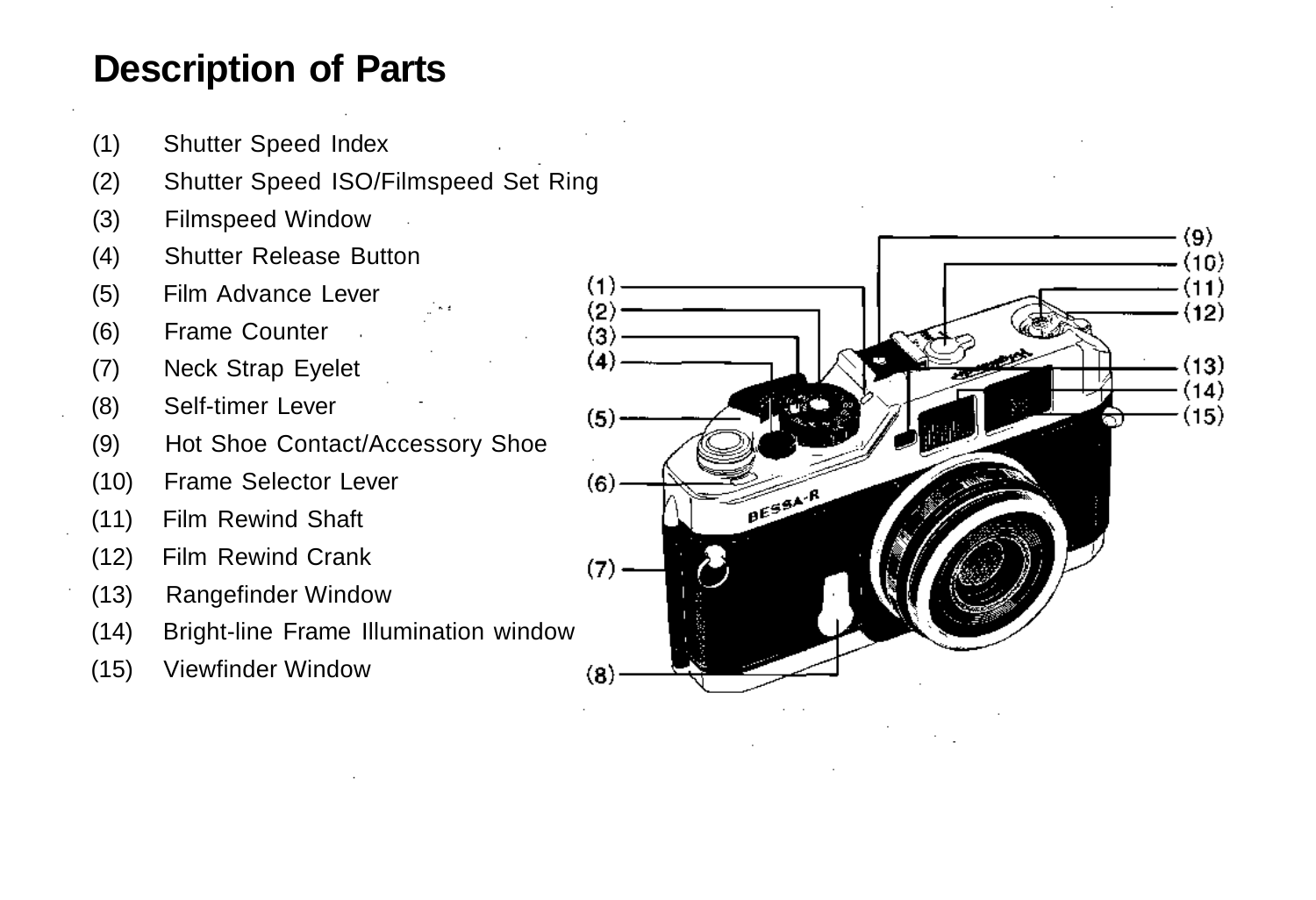- (16) Synchro Contact
- (17) Finder Frame
- (18) Rangefinder Eyepiece
- (19) Tripod Socket
- (20) Battery Chamber Lid
- (21) Film Guide Rails
- (22) Rewind Fork
- (23) Film Cartridge Chamber
- (24) Film Pressure Plate
- (25) Film Cartridge Confirmation Window
- (26) Camera Back
- (27) Film Rewind Button
- (28) Film Take-up Spool
- (29) Film Sprockets

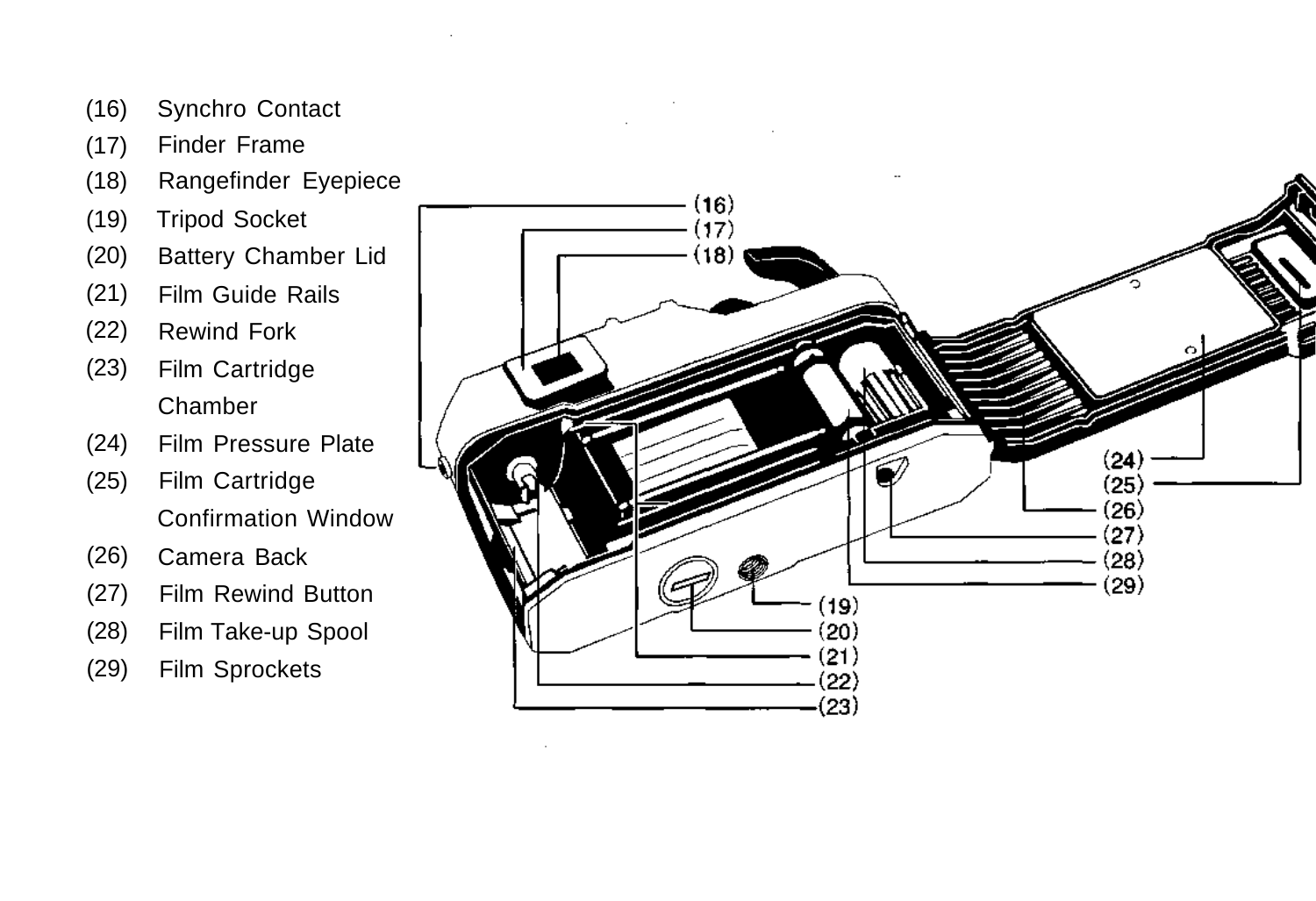#### **Attaching Neck-strap**

Attach the neck-strap to the camera as illustrated.

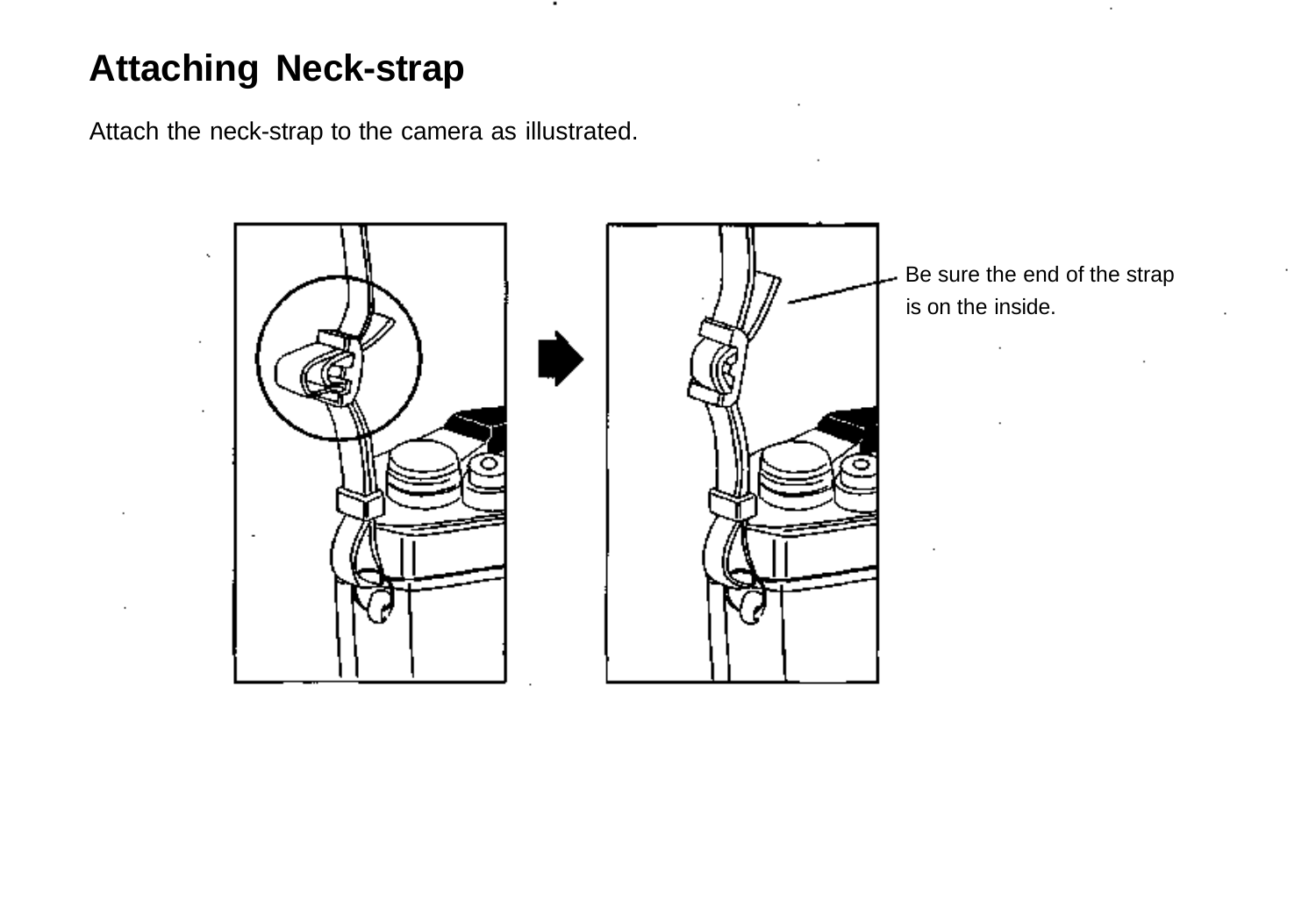#### **Attaching/detaching Lens**

- 1. Align the lens mount screw with that of the camera, then, turn the lens clockwise.
- To detach or attach the lens from/to the camera, avoid the place under direct sunshine.
- 2. To detach the lens from the camera, turn the lens counter clock-wise.
	- Pay attention not to tighten the lens screw too strongly.

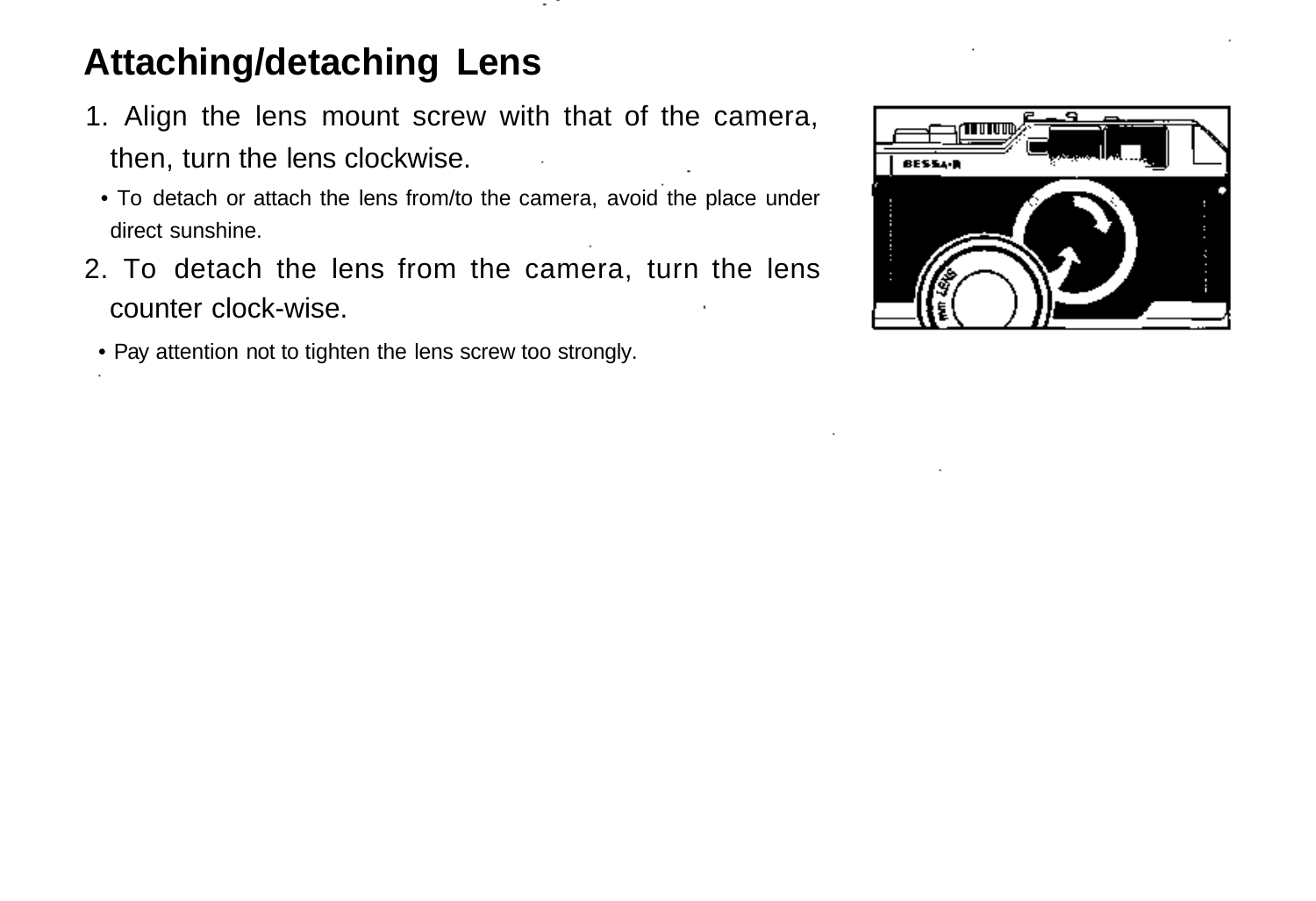#### **Holding Camera**

- 1. Hold the camera in the palm of the left hand so as to turn the lens focusing ring easily with fingers.
- 2. Hold the camera body lightly and place your right fore finger lightly on the shutter release button.
- 3. Press your left elbow lightly against your body and look through the rangefinder eyepiece to steady the camera against your face. Then relax your right arm holding the grip.



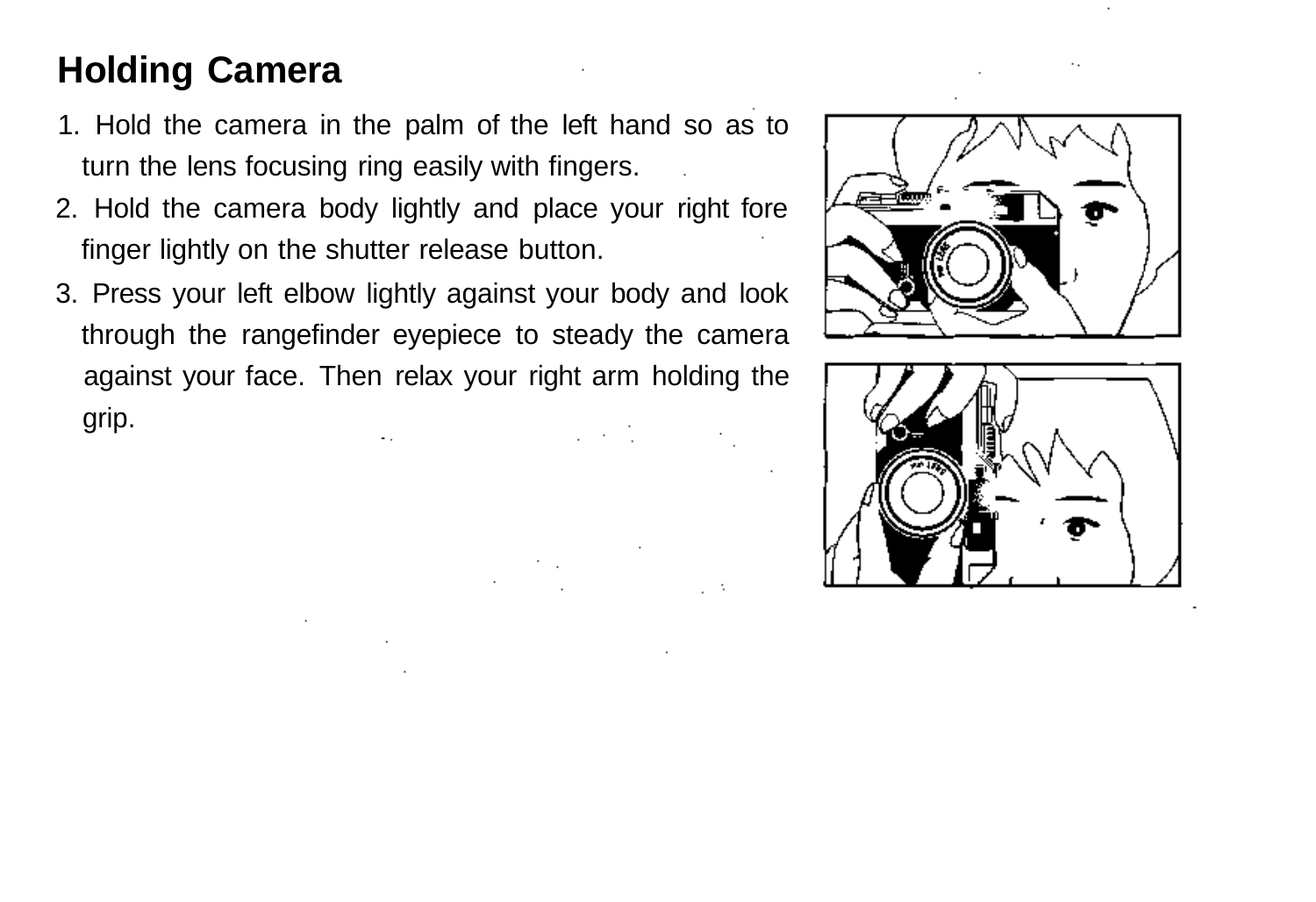#### **Rewinding the Film**

- 1. When the film is at its end, the advance lever no longer operates smoothly, check the frame counter (6) display. If the frame counter shows that the all frames of the loaded film have been exposed, the film then needs to be rewound.
- 2. Press the film rewind button (27) on the camera base.
- 3. Fold out the film rewind crank (12) and turn it in the direction of the arrow.
- 4. Once the pressure eases, the film is completely wound into the cartridge.
- 5. Lift up the film rewind shaft (11) and pull it out to open the camera back (26). Now the film cartridge can be taken out.
- 6. Do this in a place away from direct sunlight.
- Note: If the film reaches the end of the roll during film advance, the film advance lever will lock. Rewind the entire roll, then complete the movement of the film advance lever and put it back into place.



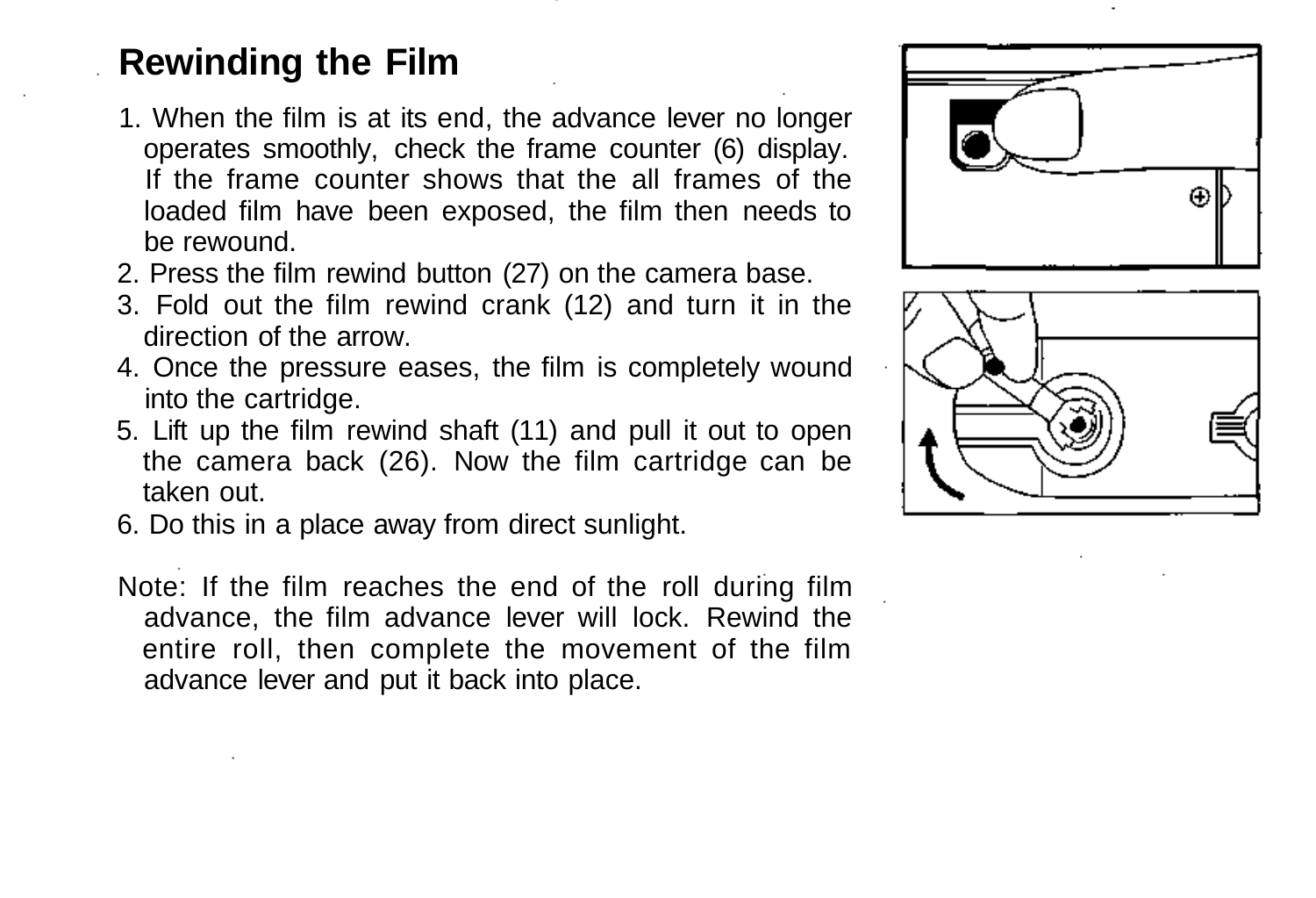### **"B"(bulb) Setting**

- 1. With the shutter speed set ring (2) set at "B" position, the shutter will remain open for as long as the shutter release button (4) is pressed.
- 2. This setting is useful when an exposure longer than one second is required, such as in landscape photography at night.
- 3. Be sure to use a tripod and/or cable release when using this long time shutter speed setting.
- Note: We recommend that you remove the batteries from the camera at this setting to avoid wasting the batteries.

#### **Self-Timer**

- 1. Wind the film advance lever (5) and fully turn down the selftimer lever (8) counterclockwise. Now the self-timer is ready to use.
- 2. Press the shutter release button (4) and the self-timer operates to release the shutter in approximately 10 seconds later.
- 3. Once the self-timer becomes ready, it is impossible to cancel it manually. So operate it only when needed.
- 4. The self-timer is very useful when you wish to include yourself in a picture, or you can use it in order to prevent camera shake in shutter releasing instead of using the cable release.



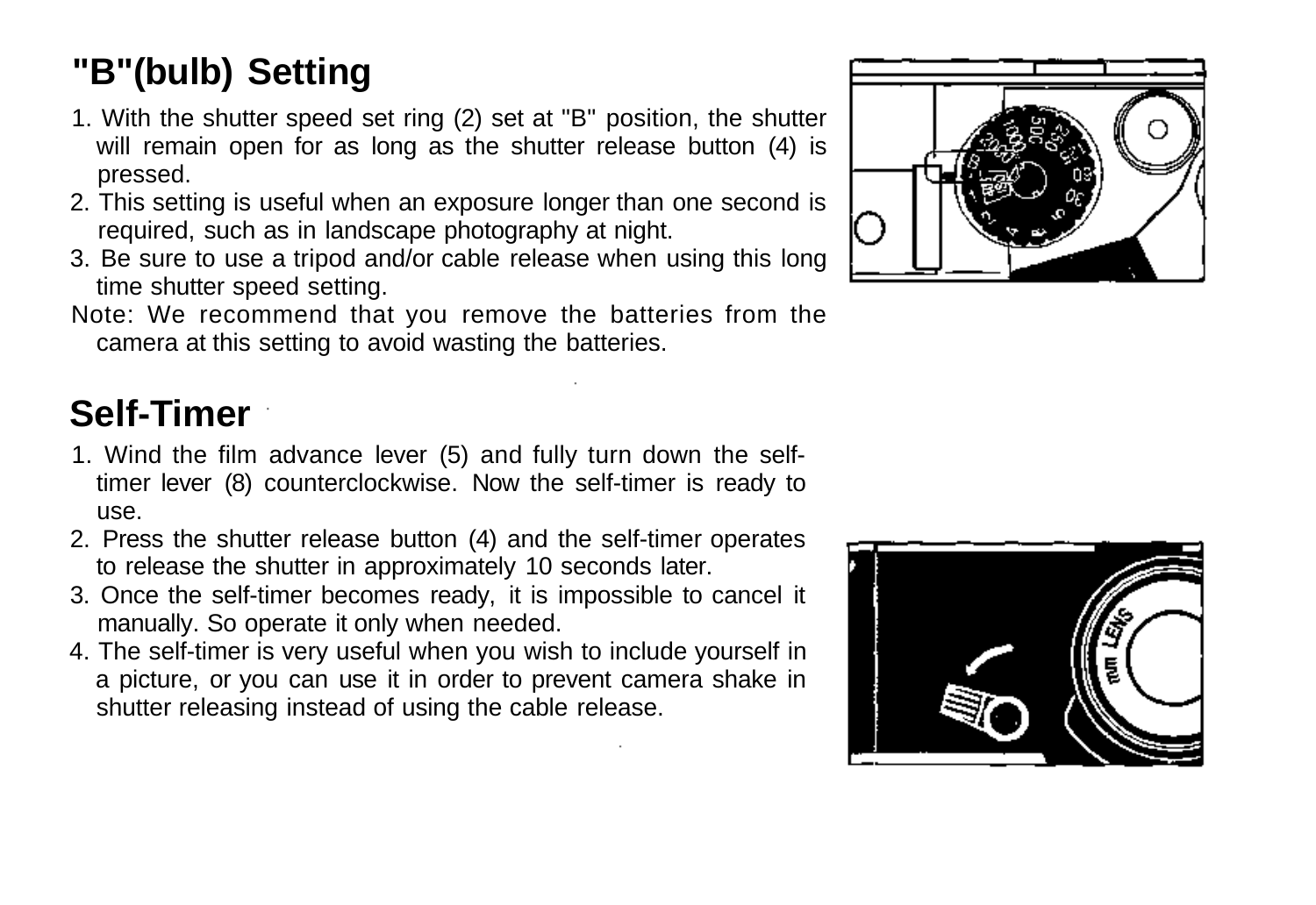#### **Flash Photography**

- 1. Simply fit the flash unit in the Hot Shoe (9).
- 2. Set the Shutter Speed Set ring (2) at 1/125 sec. or lower.
- 3. Set the corresponding aperture value from the Guide Number of your flash unit by operating the Aperture Ring value to use, follow the instruction given in the manual of your flash unit.